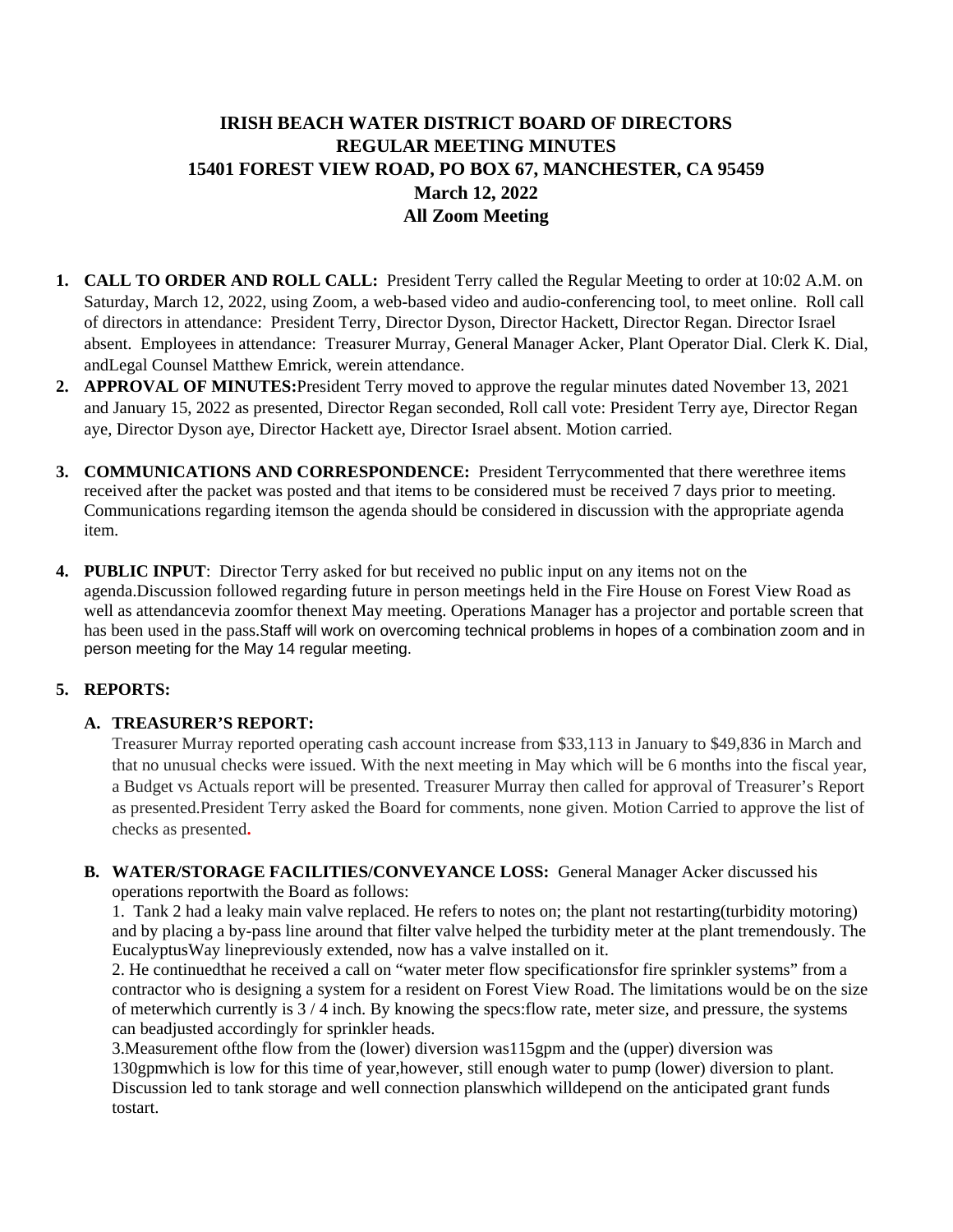- **C. SAFETY COMMITTEE:** General Manager Acker reported that the January 28th safety meeting was on Defensive Driving and several staff were in attendance. PresidentTerry noted the importance of thesafety meetings.
- **D. LEGAL COUNSEL:** Nothing to report.
- **E. DIRECTORS:** President Terry called for comment and received none on anything not on agenda,

### **6. OLD BUSINESS: \*\***

- **A. DISCUSSION AND OR ACTION: CONNECTION FEE INCREASE PROCESS (MURRAY)** Ms. Murray commented on our history of connections fees and the amended proposed Resolution. PresidentTerry took comment from a member of the public; Mr. Morrow Legal Counsel for Mr. Moores on the proposed rate structure. DirectorHackettread updated revisions to Resolution. Director Dyson commented on the proposed revisions. Legal Counsel Emrick noted that the additional 21 connections provided to developer should be noted in Resolution. President Terry made motion directing Director Hackett and Treasurer Murray to prepare revised resolutions before the next meeting. Director Dyson Second. Roll call vote: President Terry aye, Director Dyson aye, Director Hackett aye, Director Regan aye, Director Israel absent, all were in favor, motion carried.
- **B. DISCUSSION AND OR ACTION: GRANT APPLICATION UPDATE (DIAL/HACKETT)** Both Grant writers Director Hackett and Plant Operator Dialgave updateregardingthe Irish Beach Water District \$400,000 State Department of Water Resources Grant. We have not been notifiedof approval but are still in the pool. Also discussed was submittal of another small technology grantwhich could benefit the District.

### **7. NEW BUSINESS:**

- **A. PROCLAMATION HONORING FORMER DIRECTOR STEPHEN WHITAKER'S SERVICE TO IRISH BEACH WATER DISTRICT.** President Terry gave an honorable Proclamation Resolution 2022-2recognizing Stephen Whitaker's contributions and service as Director while on the Board for the Irish Beach Water District.
- **B. PROCLAMATION HONORING FORMER DIRECTOR JOSEPH ELLISON'S SERVICE TO IRISH BEACH WATER DISTRICT.** President Terry gave an honorable Proclamation Resolution 2022-1recognizing Joseph Ellison's contributions and service as Director while on the Board for the Irish Beach Water District.
- **C. DISCUSSION AND OR ACTION: IRISH BEACH WATER DISTRICT POLICY HANDBOOK ADDITION, SERIES 3000 OPERATIONS, POLICY 3091 PUBLIC RECORDS ACT REQUESTS.** Director Hackett reviewed the New Policy and then asked for comments. Director Dyson gave comment. After discussion President Terry made motion to adopt Policy 3091. Director Dyson seconded.Roll Call vote: Director Regan aye, Director Dyson aye, Director Hackett aye, President Terry aye, Director Israel absent. Motion carried.
- **D DISCUSSION AND OR ACTION: FORMATION OF AD HOC COMMITTEE TO STUDY POSSIBILITY OF NEW PROP 218 INITIATIVE IN 2023.** President Terrydiscussed what was learned from the previous failed Prop 218 referendum. President Terry then appointed Director Dyson, Director Hackett, to work with Treasurer Murray and General Manager Acker as the AdHoc committee for the New Prop 218 initiative. The committee's objective is to develop a plan to spread costs to all parcels to augment and modernize our water treatment and delivery system. Committee will look at a) proportional benefit, b)with detailed and thorough process, c) obtain an engineering study to develop projects and set priorities, d0 with review to determine how we could better inform the community. The committee was also directed to include a report in every future agenda.